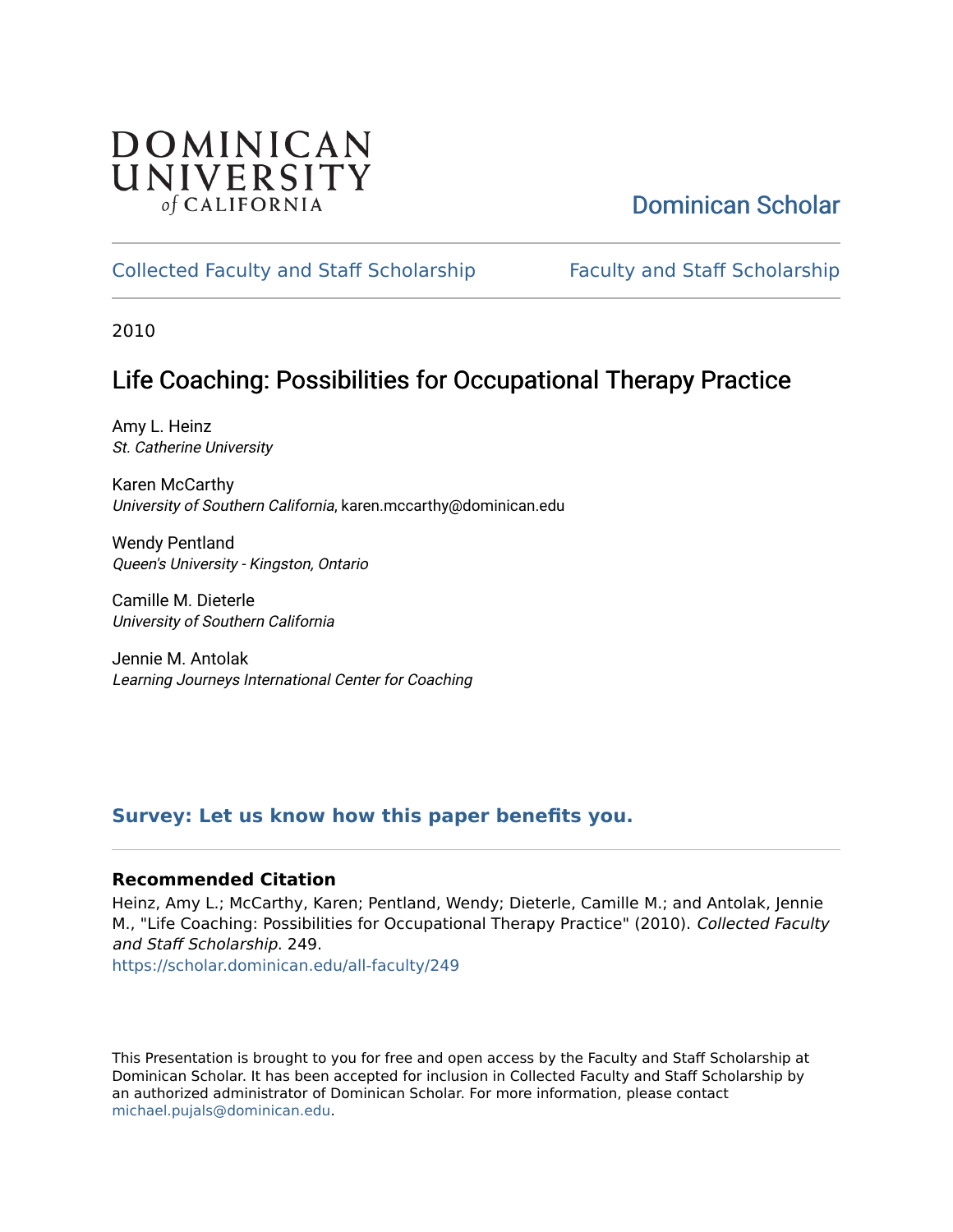### **PART I**

Life Coaching: Possibilities for Occupational Therapy Practice AOTA 2010 Orlando, FL

- Amy Heinz, MA, OTR/L, CLCP
- Camille Deiterle, OTD, OTR/L
- Karen McNulty, OTD, OTR/L
- Wendy Pentland, OT (Reg) Med, CPC, PhD.
- Jennie Antolak, MA, MCLC

What is the "so what"?

- Why are we here? What is coaching?
- Coaching is conversation-based relationship focused on assisting clients to move from their current state to a more desired future state. What is Coaching?

### *It is NOT…*

- Expert, advise, counsel
- Analyze, judge, fix
- Past focus
- Drive, recommend
- Helping

### *It is…*

- Partner relationship
- Accept, move, invent
- Present and future focus
- Focus, pace
- Championing, challenging, accountability
- What is Coaching?
- Collaborative relationship
- Focus on goal attainment
- Personal growth
- Client directed

Professional Coaching Approach

- The coach facilitates clients in:
	- recognizing their beliefs and assumptions about who they are in the world
	- expanding their options
	- choosing and making desired life changes
- A process that occurs over time
- Grounded in self-assessment
- An appreciative approach

### Theoretical Underpinnings

Human development (differentiation)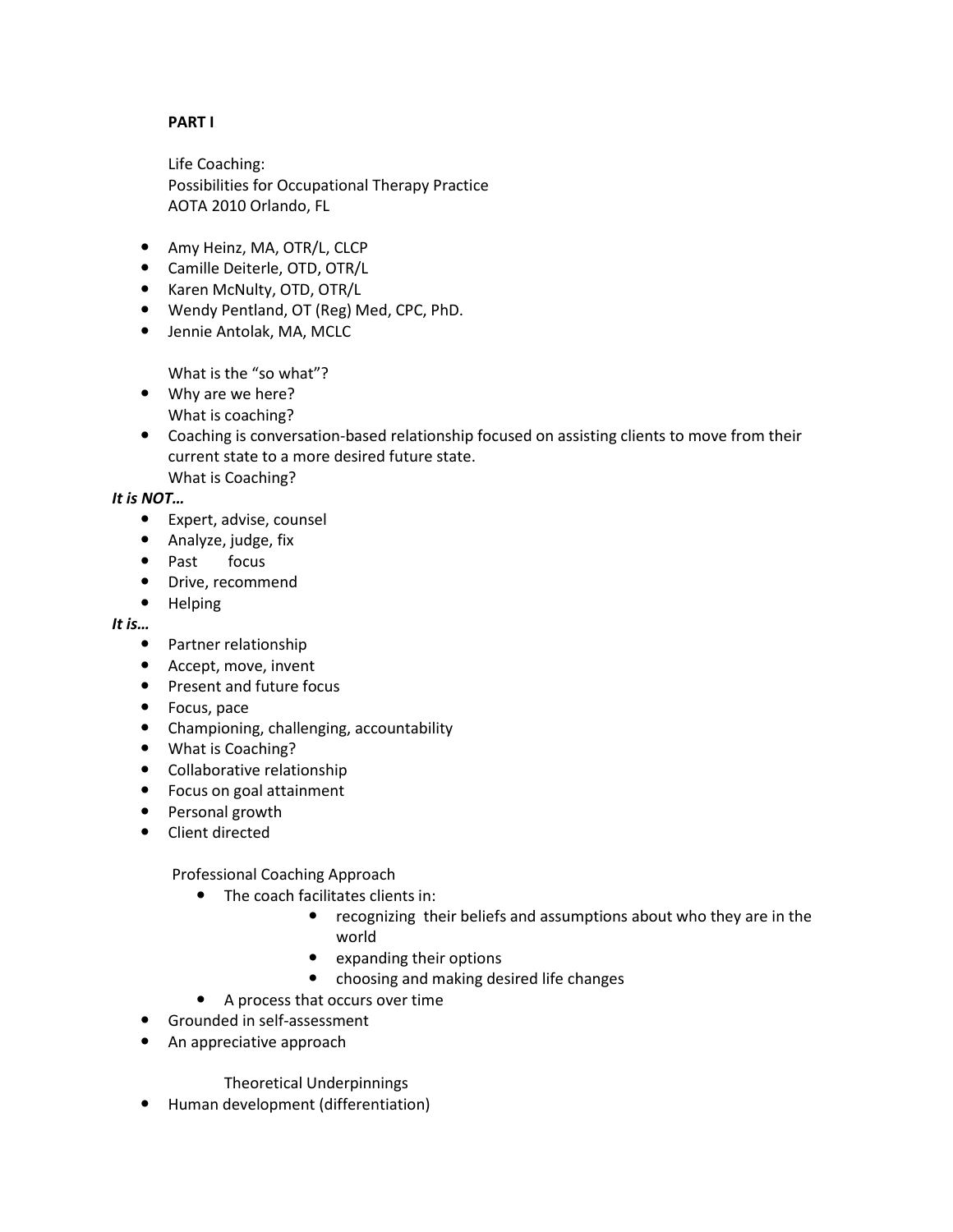- Psychology (Adler, Jung, Frankl, Prochaska, Hayes)
- Positive psychology (Seligman, Peterson, Csikszentmihalyi)
- Appreciative Inquiry (Cooper-rider et al)
- Philosophy/Spirituality
- Learning theory (Transformational Learning- Mezirow; Action-Reflection Learning- Schon)

How Coaching Works

- Listening at a deeper level
- Intuition
- Curiosity

### How Coaching Works

- Forward and deepen
	- Self management

### Coaching Process

- Telephone
- Face to face
- Electronically
- Hybrid of the above

### Coaching Process

- 1:1 or group format
- Typical session: 30-60 minutes, 3 times per month
- **•** Homework between sessions
- Duration: 3-6 months

### Coaching Clients

- Individuals going thru transitions: job change, retirement, etc.
- Individuals who are discontent or feel that something is "missing" in their lives
- Individuals who are having difficulty balancing roles and responsibilities

### **Training**

- Professional coaching is an unregulated profession
- International Coach Federation (ICF)
	- Accredits courses and training programs
	- Offers coach certification at 3 levels

### **Examples:**

- Adler International Learning (formerly Adler School of Professional Coaching)
- Learning Journey's International Center for Coaching
- Dave Ellis Leadership and Coach Training
- Shifts in Healthcare
- Focused area $\rightarrow \rightarrow$  Holistic
- $\bullet$  Weaknesses  $\rightarrow$  Strengths
- Prescribe & treat $\rightarrow$  Partner and solve
- Reactive $\rightarrow \rightarrow$  Proactive
- Coaching in Healthcare
- Persons with heart disease (Vale, Jelinek, Best & Santamaria, 2002; Vale et al, 2003)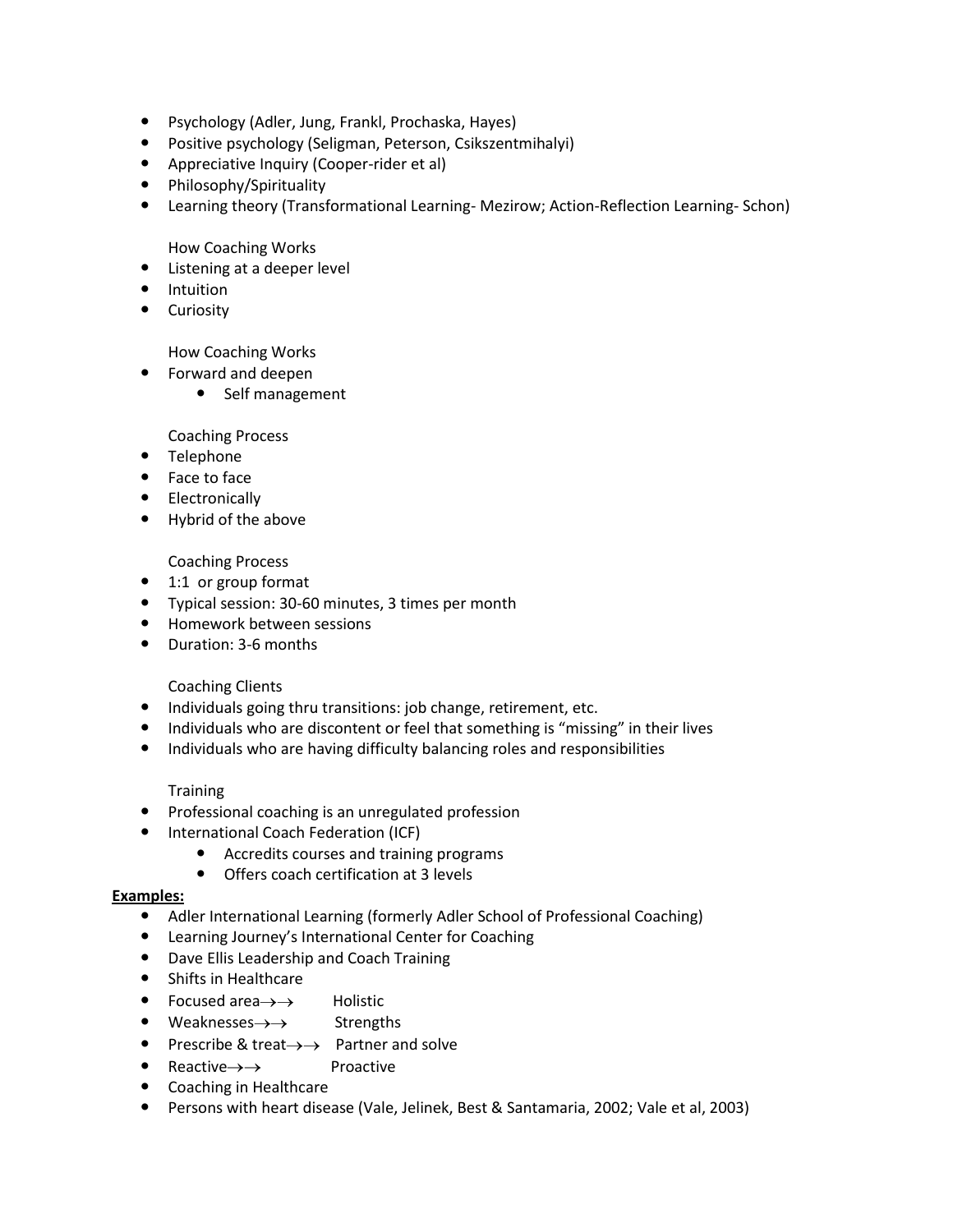- HIV aids (Garfinkel &Blumenthal, 2001)
- Addictions (Shafer, Kiebzak& Dwoskin, 2003)
- Families in crisis (McGoldrick & Carter, 2001)
- Diabetes (Joseph, Griffin, Hall & Sulivan, 2001)
- Obstetrics (Hadikin, 2001)
- Older adults (Holland et al 2003; Lynch et al, 2003)
- New immigrants/health promotion (Irwin & Morrow, 2001)
- Stressed workers (Yen et al, 2001)
- Mildly depressed women (Pechinik, 2003)

### Life Coaching- A Role for Occupational Therapy

*I remember the first time I heard of coaching, I thought what a great description of OT.*

Jane Sorensen, PhD, OTR, ND

OT and coaching- a natural fit

- Philosophy
	- **•** Holistic
	- **•** Emphasis on wellbeing
	- Client centered/allows choice
	- Focus on what is meaningful and satisfying
- Training
- Psychosocial
- Human development
- Assessment and observation
- Goal setting
- Therapeutic use of self
- Life Coaching- A Role for Occupational Therapy

*A therapist can incorporate coaching skills into a current OT practice, or a therapist can develop a private coaching practice. Skills specific to coaching can be mastered and incorporated into any OT practice.* —Jane R. Yousley, OTR/L

Example scenarios where coaching could be used in OT:

- Community-based care
- Health promotion/Wellness
- Life transitions
- Acute care
- Palliative care
- Anxiety/depression
- Return to work/vocational rehabilitation

Example OT coaching program- Positive Self Image Life Coaching Program

*Helping our clients identify what is of value to them, setting goals, breaking down tasks into measurable steps, and empowering our clients to take the action necessary to achieve their goals are core OT skills. These same skills are required for life coaching.*

*—Bobbi Jean Tanberg, COTA/C*

Brachtesende, A. (2005, May 23). Life goals don't have to end with injuries.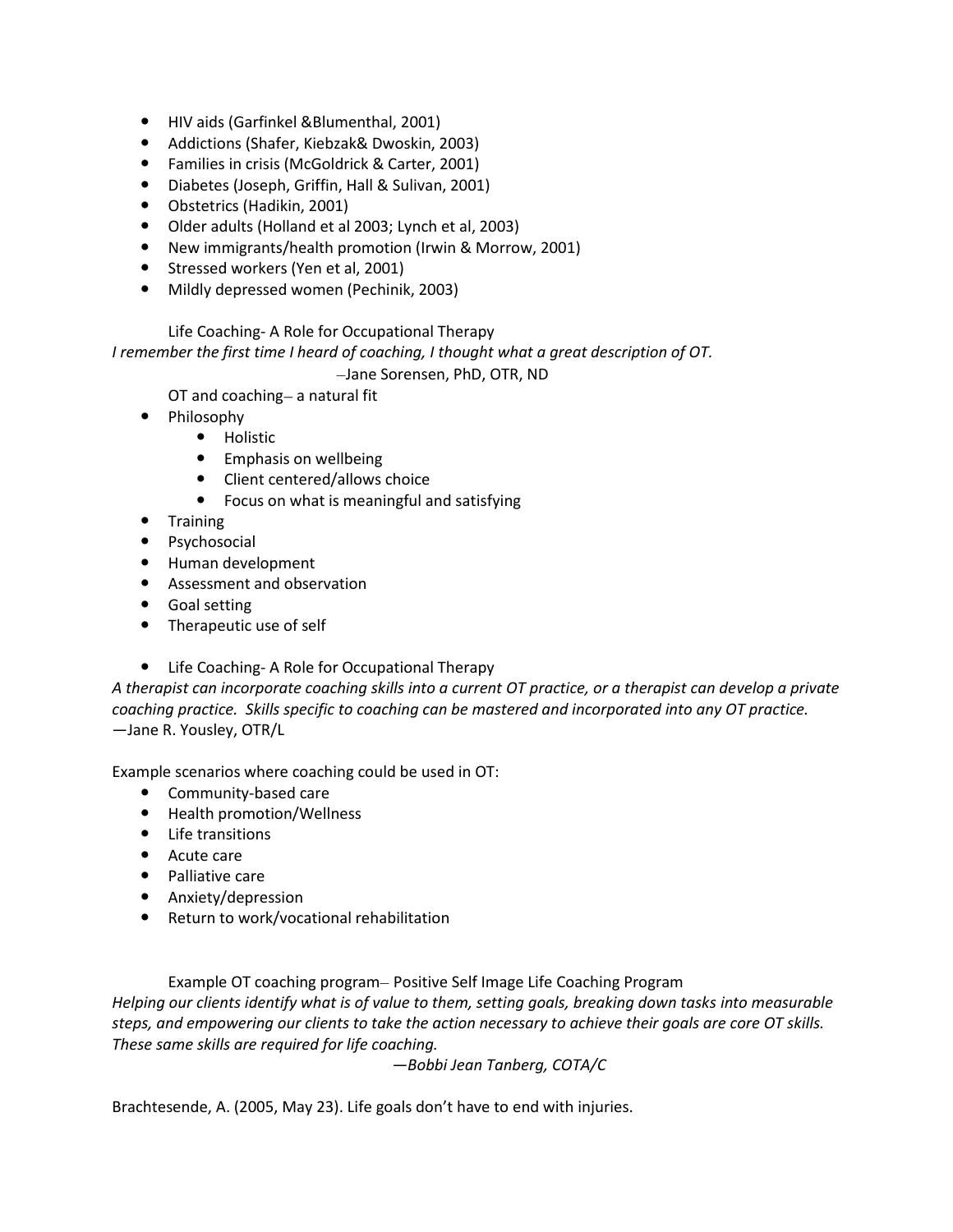*OT Practice*,10(9), 7-8.

Example OT coaching program – Positive Self Image Life Coaching Program **Outcomes:**

- Driver's license
- Return to college
- Reports of increased self esteem
- **•** Increased socialization
- Decreased use of antidepressants

Life Coaching- A Role for Occupational Therapy

- Canadian Association of Occupational Therapists (CAOT) : Formally adopted coaching as an enablement skill.
- Australian Association of Occupational Therapists (AAOT):

Lists coaching as an emerging area of practice for OT.

**OT coaches website:** [www.occupationaltherapycoaching.com](http://www.occupationaltherapycoaching.com/)

*We have more possibilities available in each moment than we realize. Thich Nhat Hanh* 

### References:

Brachtesende, A. (2005, May 23). Life goals don't have to end with injuries. *OT Practice*, 10 (9), 7-8.

Garfinkel, M. & Blumenthal, E. (2001). Co-active coaching and HIV. *Aids Alert, 16*(8) 105-8.

Grant, A. & Zackon, R. (2004). Executive, workplace and life coaching: findings from a large-scale survey of International Coach Federation Members. *International Journal of Evidence Based Coaching and Mentoring, 2(2),* 1-15.

Hadikin, R. (2001). Co-active coaching: An introduction. *Practicing Midwife*, 4(7) , 36-7.

Holland, S.K., Greenberg, J., Tidwell, L., & Newcomer, R. (2003). Preventing Disability through community-based health coaching. *Journal of the American Geriatrics Society,* 51(2), 265-269.

Irwin, J.D., & Morrow, D. (2003). The Co-active Coaching Method as a theoretical grounded Strategy for "Doing" Health Promotion. *Proceedings of the First International Coach Federation research symposium*. November 2003, Denver Colorado, 104-111.

Joseph, D., Griffin, M., Hall, R., & Sullivan, E. (2001). Peer coaching: An intervention for individuals struggling with diabetes. *The Diabetes Educator, 27*(5), 703-710.

Lynch, T.R., Morse, J.Q., Mendelson, T., & Robins, C.J. (2003). Dialectical behaviour therapy for depressed older adults. *American Journal of Geriatric Psychiatry*, 11(1) 33-45.

McGoldrick, B. & Carter, B. (2001). Advances in coaching: family therapy with one person. *Journal of Marital and Family Therapy,* 27(3), 281-300.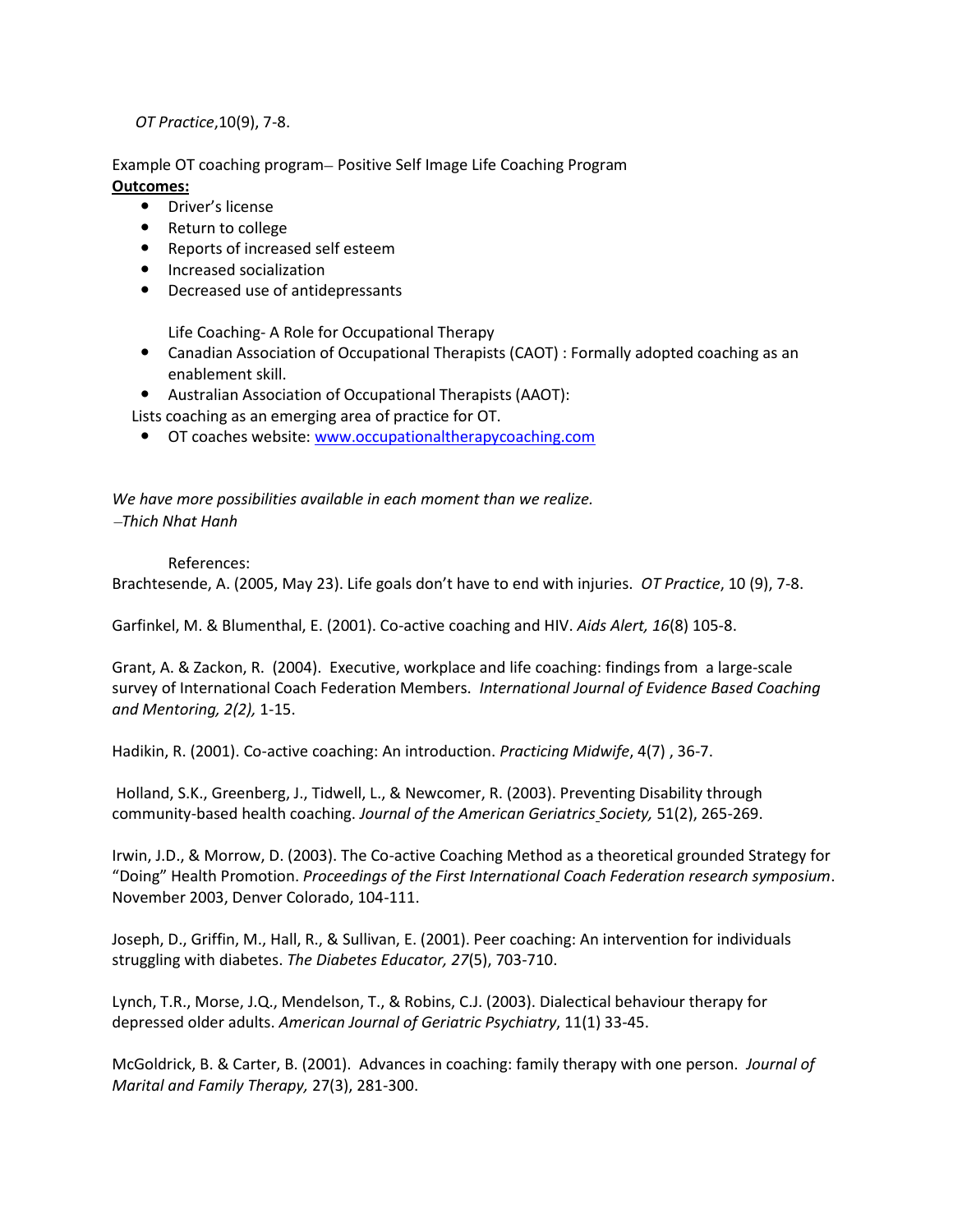Pechinik, J. (2003). Treatment of mild depression in female employees: A program design Dissertation Abstracts International Section B. *The Sciences and Engineering, 64 (12-B)*, 428. US: L Univ. Microfilms International.

Shafer, K.C., Kiebzak, L., & Dwoskin, J. (2003). Coaching: a new role for addictions. *Journal of Social Work Practice in Addictions 3(2),* p105-112.

Sorensen, J. (2005, August 8). Coaching: another emerging practice area. *Advan*ce, 21, ( 16), 11. Vale, M.J., Jelinek, M.,V., Best, J., Dart, A., Grigg, L., Hare, D., Ho, B., Newman, R., & McNeil, J. (2003). Coaching patients with cardiovascular health (COACH). Archives of Internal Medicine, 163 (22), 27775- 2783.

Vale, M.J., Jelinek, M.V., Best, J.D., & Santamaria, J.D. (2002). Coaching patients with coronary heart disease to achieve the target cholesterol: A method to bridge the gap between evidence-based medicine and the 'real world' – randomized controlled trial. *Journal of Clinical Epidemiology, 55,* 245-252.

Yen, L., Edington, M.P., McDonald, T., Hirschland, D., & Edington, D. (2001).Changes in health risks among the participants in United Auto Workers-General Motors LifeSteps Health Promotion Program*. American Journal of Health Promotion, 16 (1),* 7-15.

Yousey, J. R. (2001, January). Life coaching: a one on one approach to changing lives. *OT Practice*, Volume 6, Issue 1, p.11-14.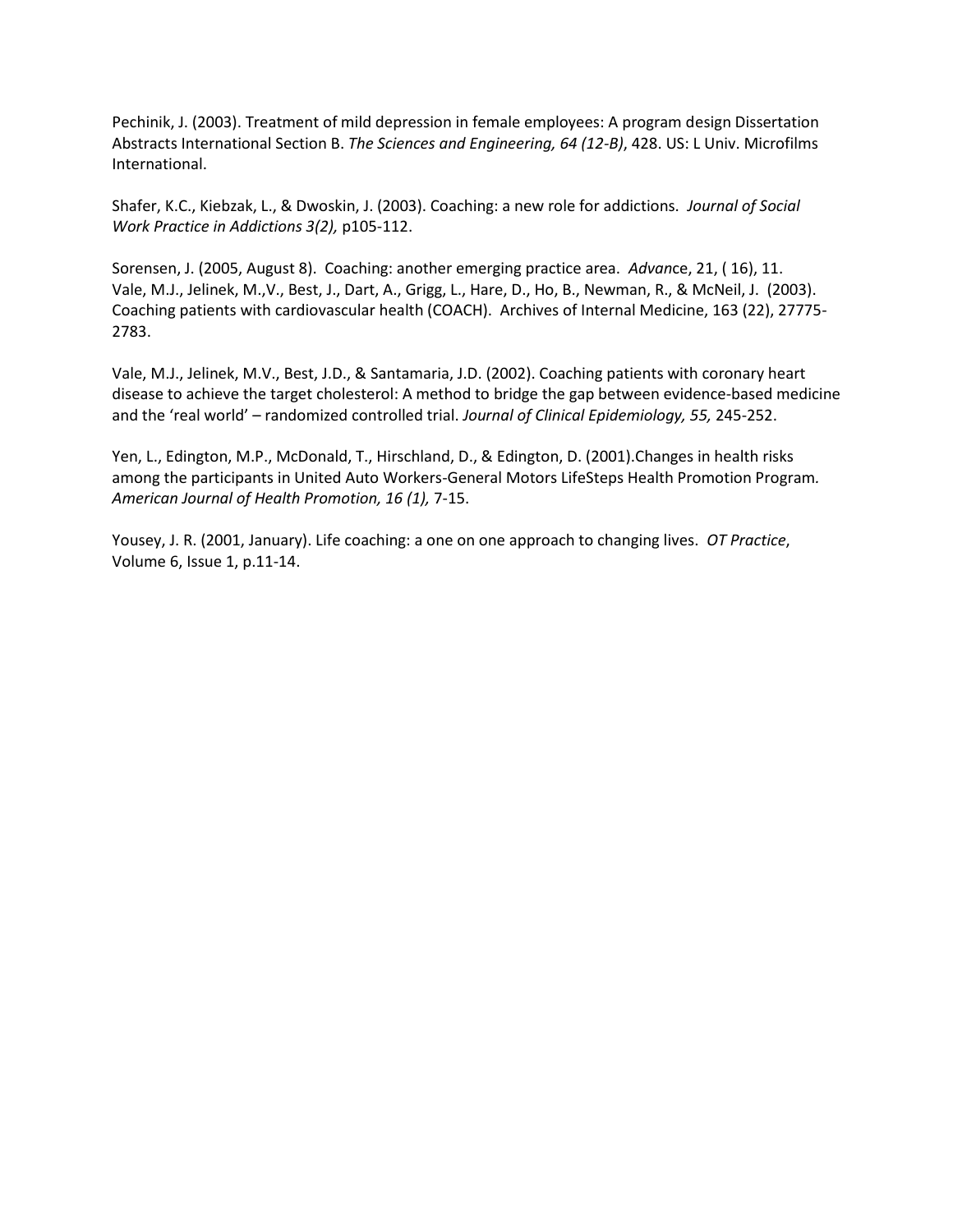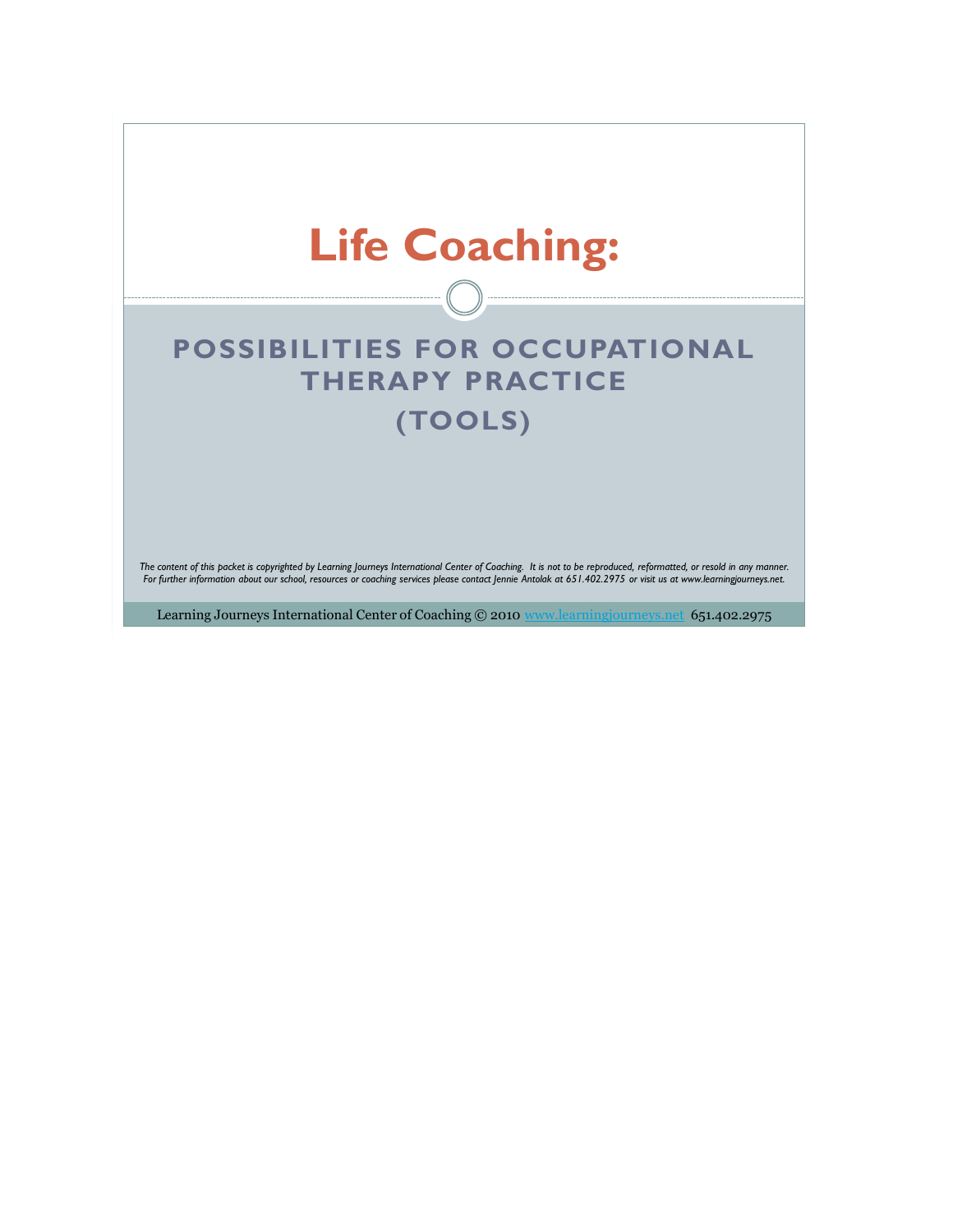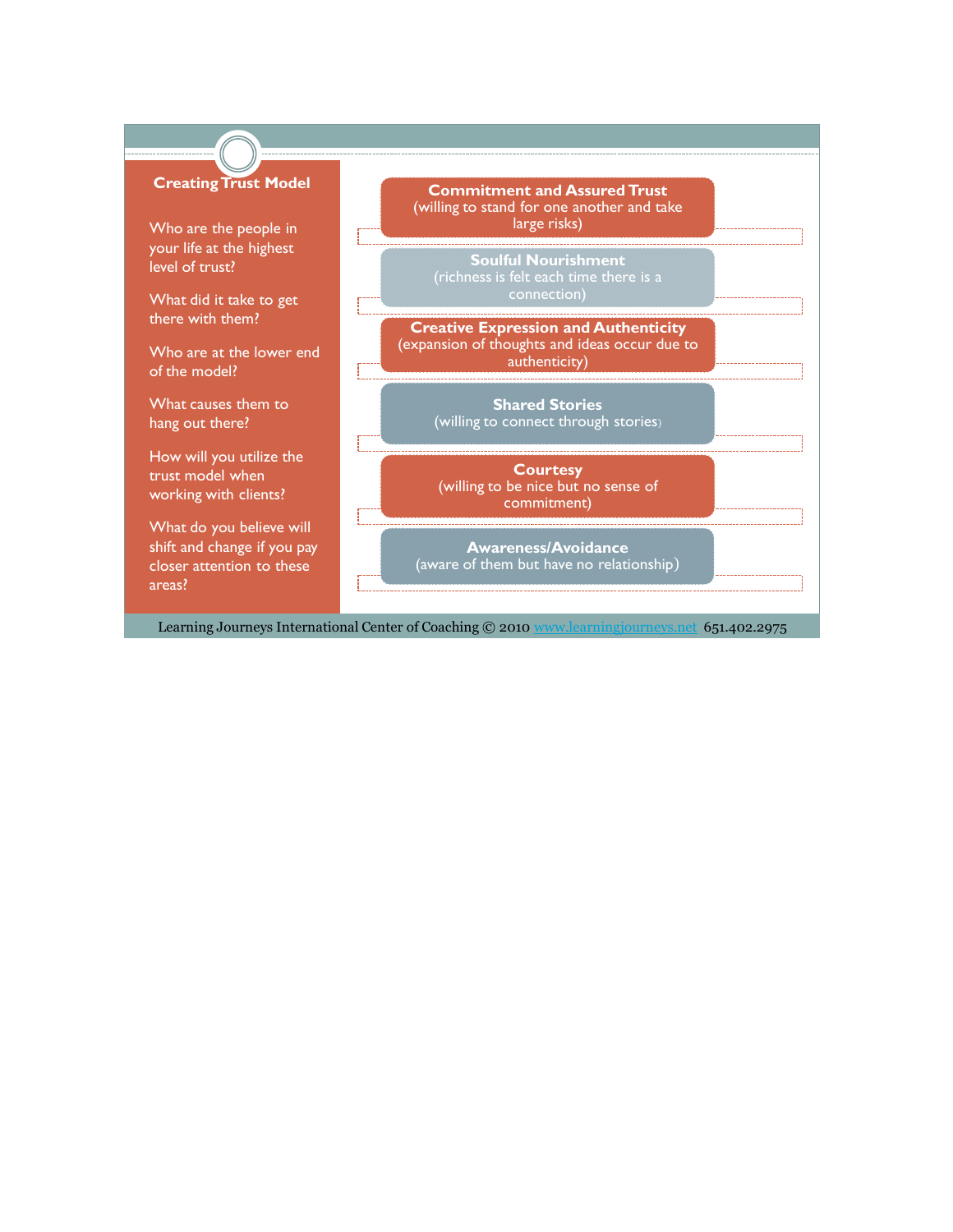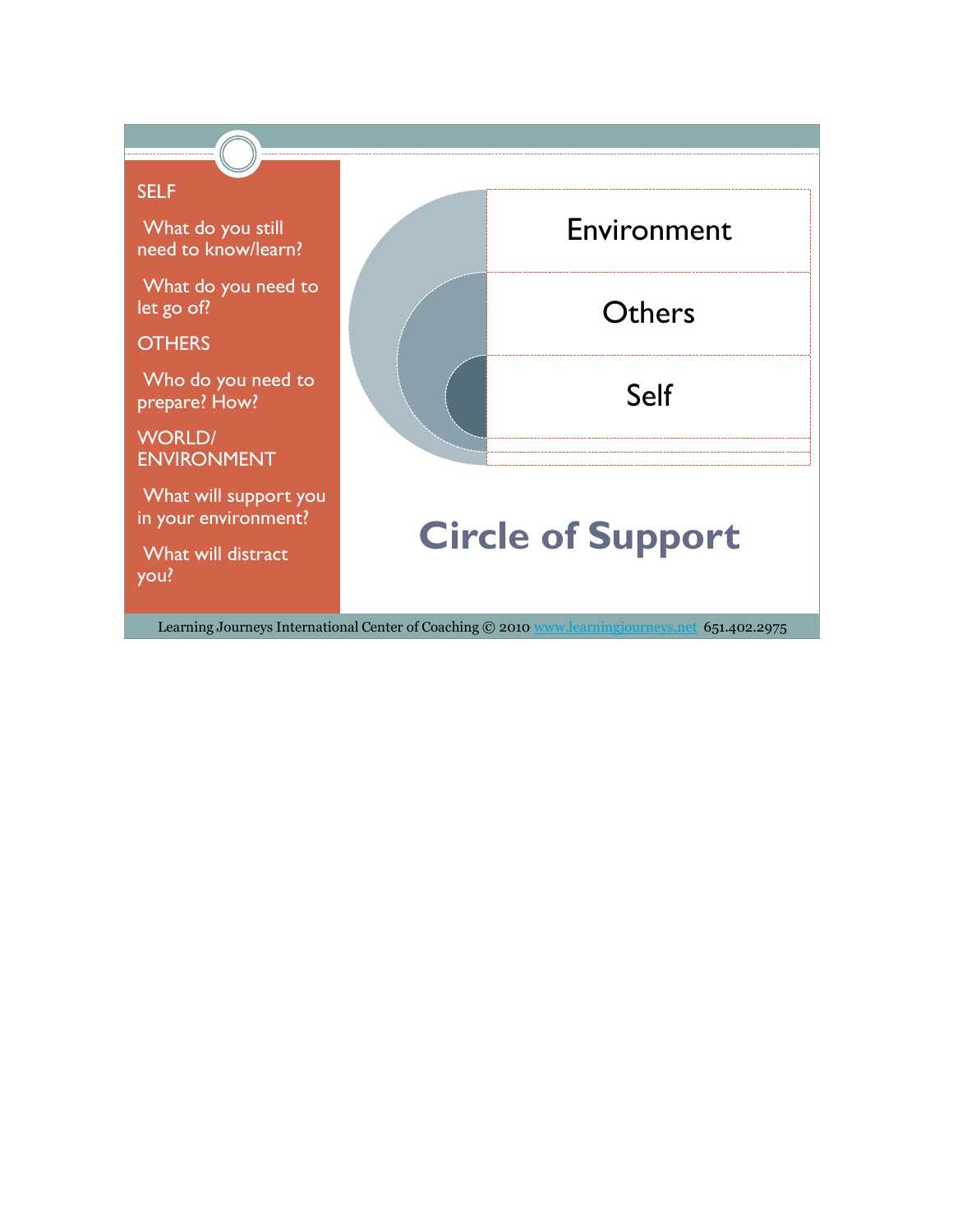## •WHAT?



# •HOW?

•NO WHY

### **Intention**

What is it you want? When you get what you want what will you have? What difference will it make?

### **Self**

What is really important to you? (What are your values?) How does this change align with what you value? What would enhance if you made this change?

### **Others**

Who are your supporters? Who will take a stand for you and help you along the way? What help are you willing to accept from others?

### **Environment**

How does your environment support you today? What could you shift and change? What structures could you put in place to remind you of your goals?

Learning Journeys International Center of Coaching © 2010 www.learningjourneys.net 651.402.2975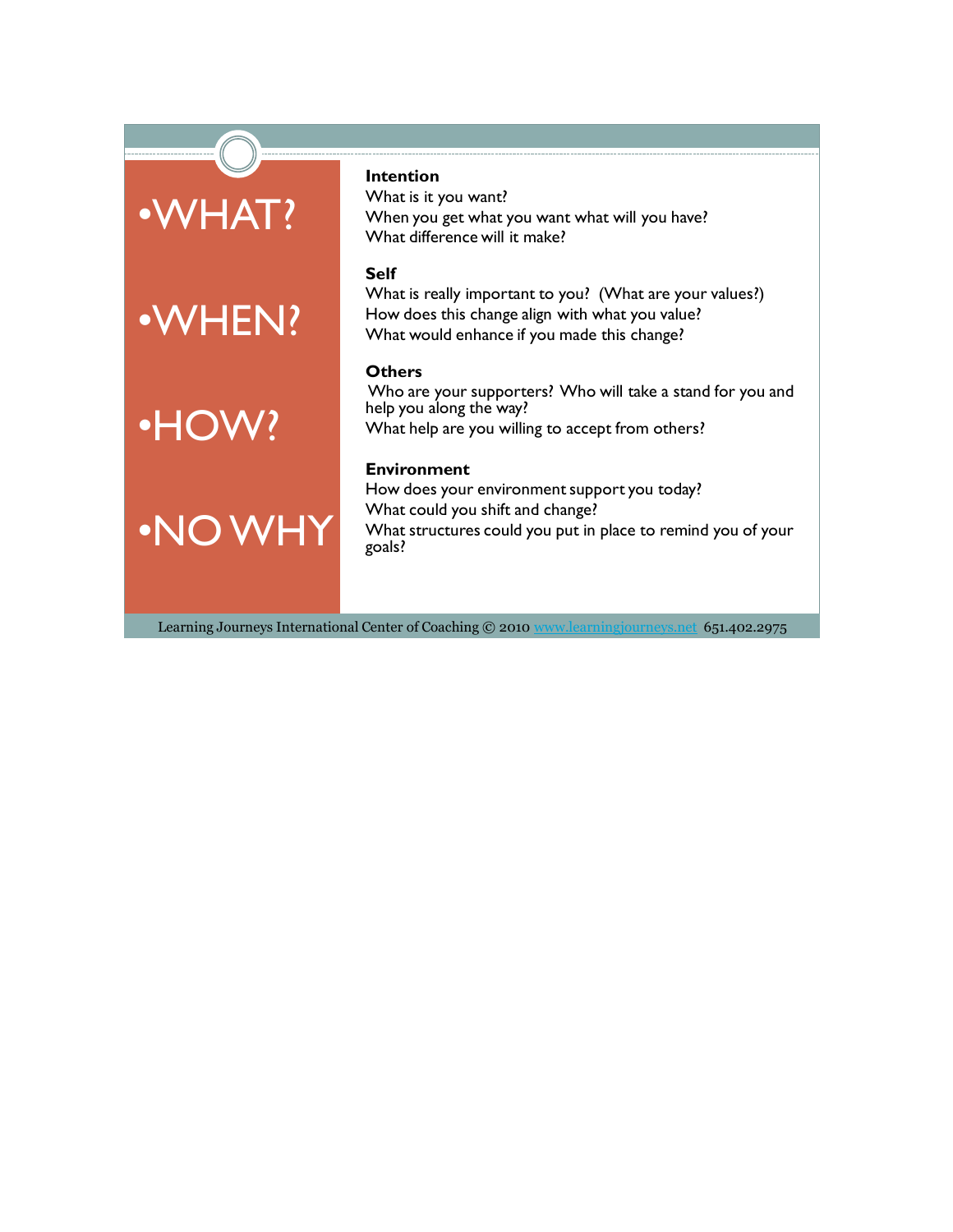### **PART III**

### **Incorporating Life Coaching into OT Wellness & Prevention Services**

Camille Dieterle, OTD, OTR/L Karen McNulty, OTD, OTR/L

• Wellness and Prevention

Occupational Therapy Treatment can:

- Prevent disease, disability and chronic conditions
- Better manage disease, disability and chronic conditions through wellness tools
- USC Occupational Therapy Faculty Practice
- Outpatient Clinic
- Prevention and Wellness Services
- Lifestyle Redesign<sup>®</sup> approach
- Clients:
	- Adults
	- Pediatric/Family Weight Management
- Current Services at USC OT Faculty Practice
- Weight Management
- Diabetes Management
- Pain management
- Chronic headaches
- College Student
- Lifestyle Components
	- Daily Habits & Routines
	- Time Management
	- Physical activity
	- Stress Management, Relaxation & Sleep
	- Nutrition and Eating Routines
	- Meaningful Activities
	- Social Relationships, Support, & Community
	- Pleasure, Play & Leisure
	- Spirituality
	- Pacing & Energy Conservation
	- Personal Motivation and Habit Change
	- Roles and their impact on daily routines
	- Attitude and Mood
- Additional Client Factors relevant to lifestyle:
- Presence of chronic condition(s)
- Increased risk factors for chronic condition(s)
- Occupational role overload
- Occupational deprivation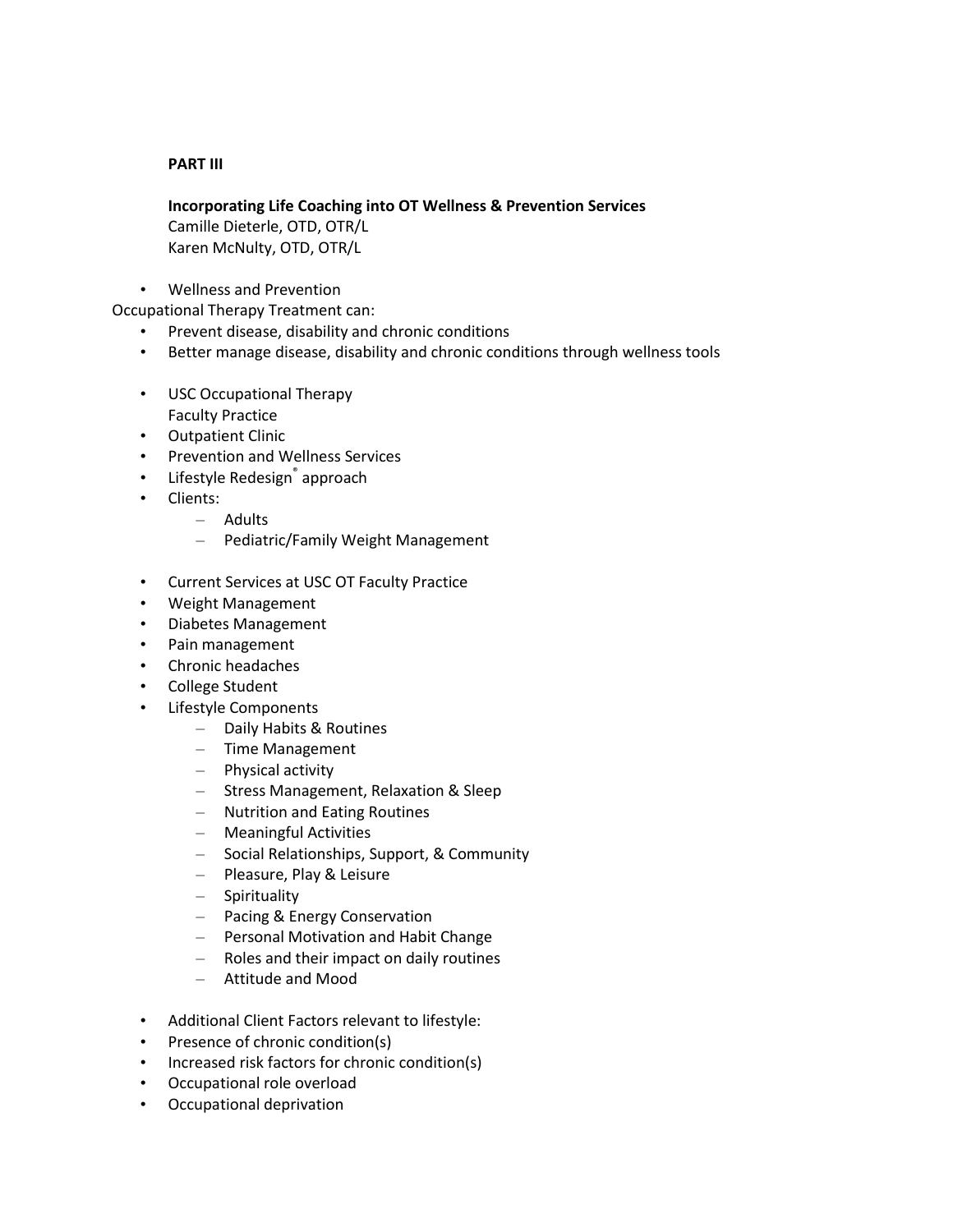- Common Diagnoses and Chronic Conditions
	- Overweight/obesity
	- Diabetes
	- Heart disease
	- Coronary Heart Disease (CHD)/Coronary Artery Disease (CAD)
	- Diabetes, pre-diabetes, at-risk
	- Glucose intolerance
	- Hypercholesterolemia
	- Hypertension
	- Candidates for bariatric surgery
	- Joint pain
	- Sleep apnea
	- Thyroid issues
	- Stroke
	- Arthritis
	- Chronic Fatigue
	- COPD
- Common Diagnoses and Chronic Conditions
	- Mental Health Issues
	- Depression & Anxiety
	- Chronic Stress
	- Multiple Sclerosis
	- Parkinson's Disease
	- Repetitive Stress Disorder
	- ADD/ADHD
	- Chronic Pain
	- Back & Neck pain
	- Chronic Headaches and Migraines
	- RSD
	- Fibromyalgia
	- Eating Disorders
	- Poverty and violence
	- Difficulty adjusting to college role
	- Learning disabilities
	- ADD, ADHD
	- Mental health diagnoses
	- Acute reactions to stress
- Format

### **Group sessions**

- Once/week
- 60 minutes
- 16 weeks

### **Individual sessions**

- Once/week
- 30–60minutes
- 16 weeks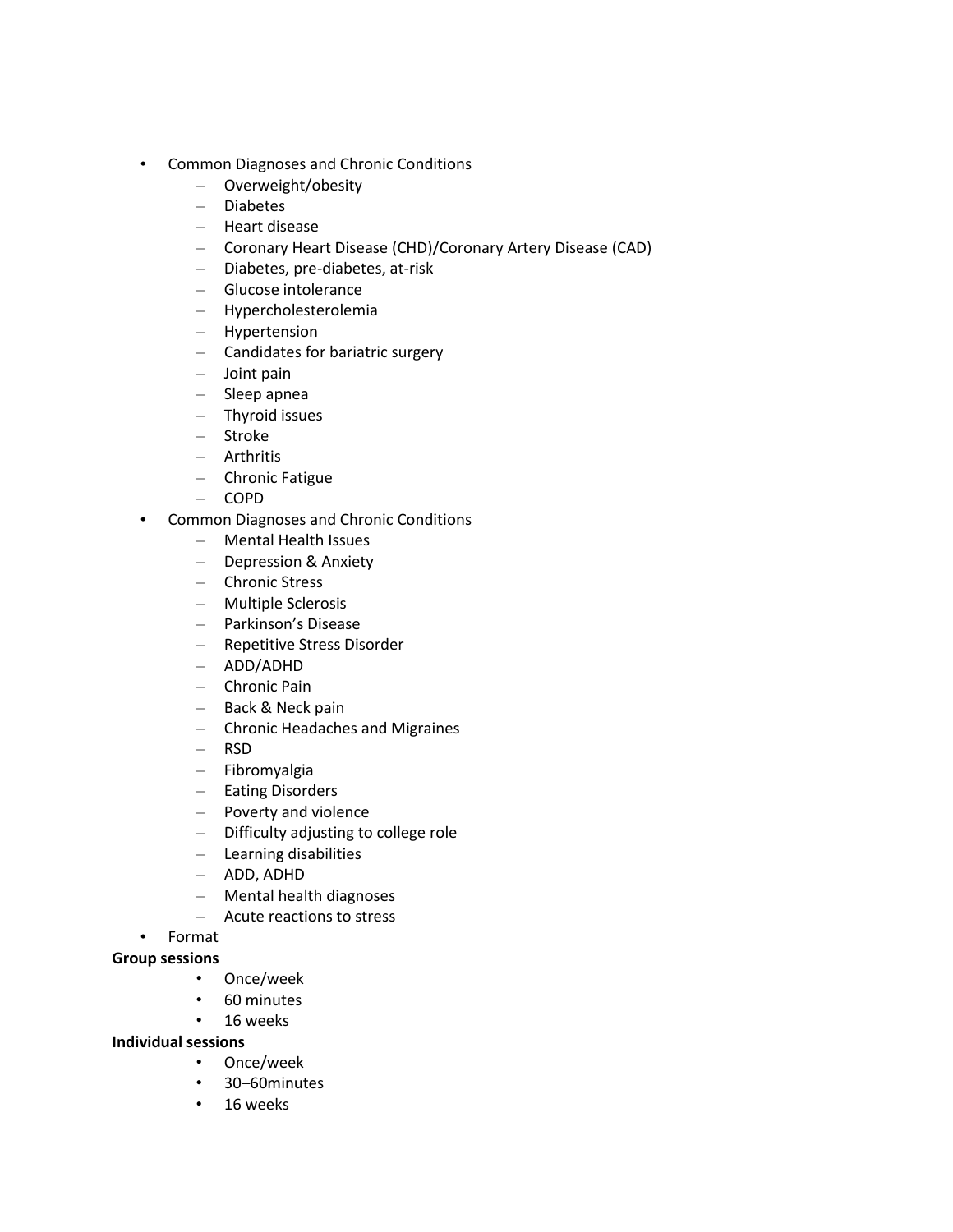- Reimbursement
- Bill PPO's and Medicare with OT codes:
	- Eval
	- Therapeutic group
	- Functional therapeutic activity
	- ADL's
	- Therapeutic exercise
		- Some Dx not currently covered: obesity
	- Reimbursement
- Contracts
	- USC Network
	- Motion Picture Television Fund
- Private Pay
- Grant funding
	- Good Neighbors Grant
- Program Description
- **Population**: College students (undergraduate & graduate)
	- Common diagnoses: Depression, Bipolar Disorder, Anxiety, ADD/ADHD, and various learning disabilities
- Program: The Lifestyle Redesign<sup>®</sup> for the College Student provides individualized support and coaching throughout the year to help manage the demands of college life.
	- Services provided in **environment** of the student
	- **Who can benefit from the Lifestyle Redesign® Program?**
	- Program Description
	- *Occupational Therapists help students:*
		- **Optimize study/work environments**
		- **Increase organizational skills**
		- **Improve time management**
		- **Increase focus**
		- **Learn techniques to handle stress**
		- **Manage money effectively**
		- **Access community transportation**
		- **Goal setting**
		- **Nutrition & Exercise**
		- **Create a balanced lifestyle!**
- Program Strengths

### **Strengths**

- Location
- Support of Disabilities and Services Programs
- Student health insurance
- OT faculty support
- Unique service on campus
- Program Barriers & Strategies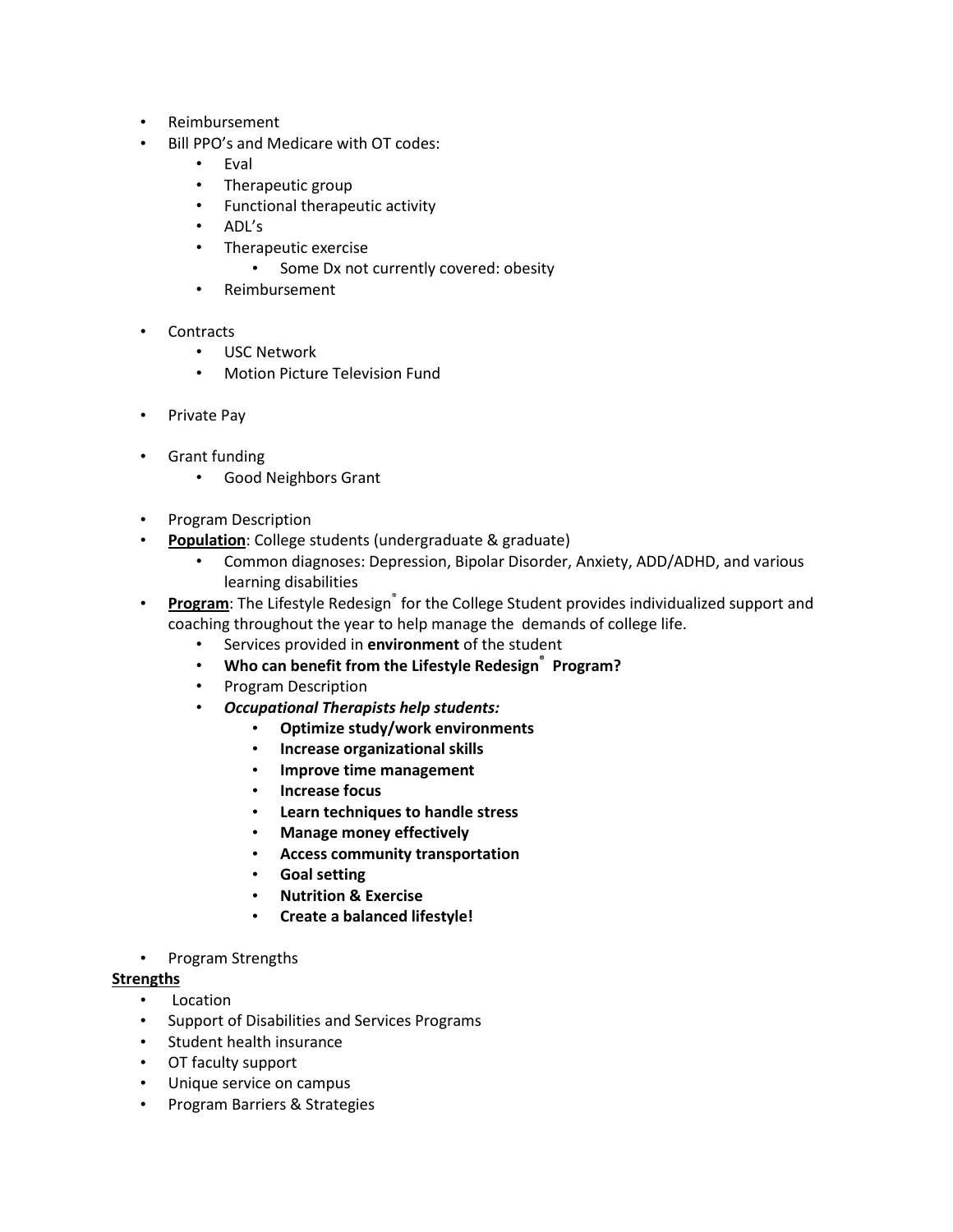• **Barriers Strategies**

- **Decreased visibility on campus Marketing Plan**
- Decreased knowledge of OT Consumer Friendly

Language

- Physician referral required Strengthen Relationship with doctors/psychologists
- Marketing Plan
- **Centennial Vision** Statement: "By the year 2017, we envision that occupational therapy is a powerful, **widely recognized**, science-driven, and evidence-based profession with a globally connected and diverse workforce meeting society's occupational needs.
- **How do you market an OT life coaching program in an environment not familiar with OT?**
- Widely recognized: Using Consumer Friendly Language
- Alternative ways to describe OT:
	- Life design
	- Life coaching
	- Transition coach
	- "Doing" Therapy
	- Architects of life
	- Community Reintegration Specialists
- Life Coaching

Develop and implement a plan that helps you reach your goals, enhance your sense of well-being, and decrease negative aspects of stress.

Skills your occupational therapist life coach can help you cultivate:

- Being accountable to yourself
- Motivation
- Devising effective problem solving strategies
- Creative thinking
- Goal setting
- Achieving the goals you set
- Being action-oriented
- Decision-making
- Marketing Strategies
- In-services & Presentations
- Academic Classes
- Trainings
- Workshops
- Participation in Case Conference Meetings
- Forming Student Club
- "Tabling"
- Relationships with Physicians and other Referrers
- Wellness Walkers
- Marketing Strategies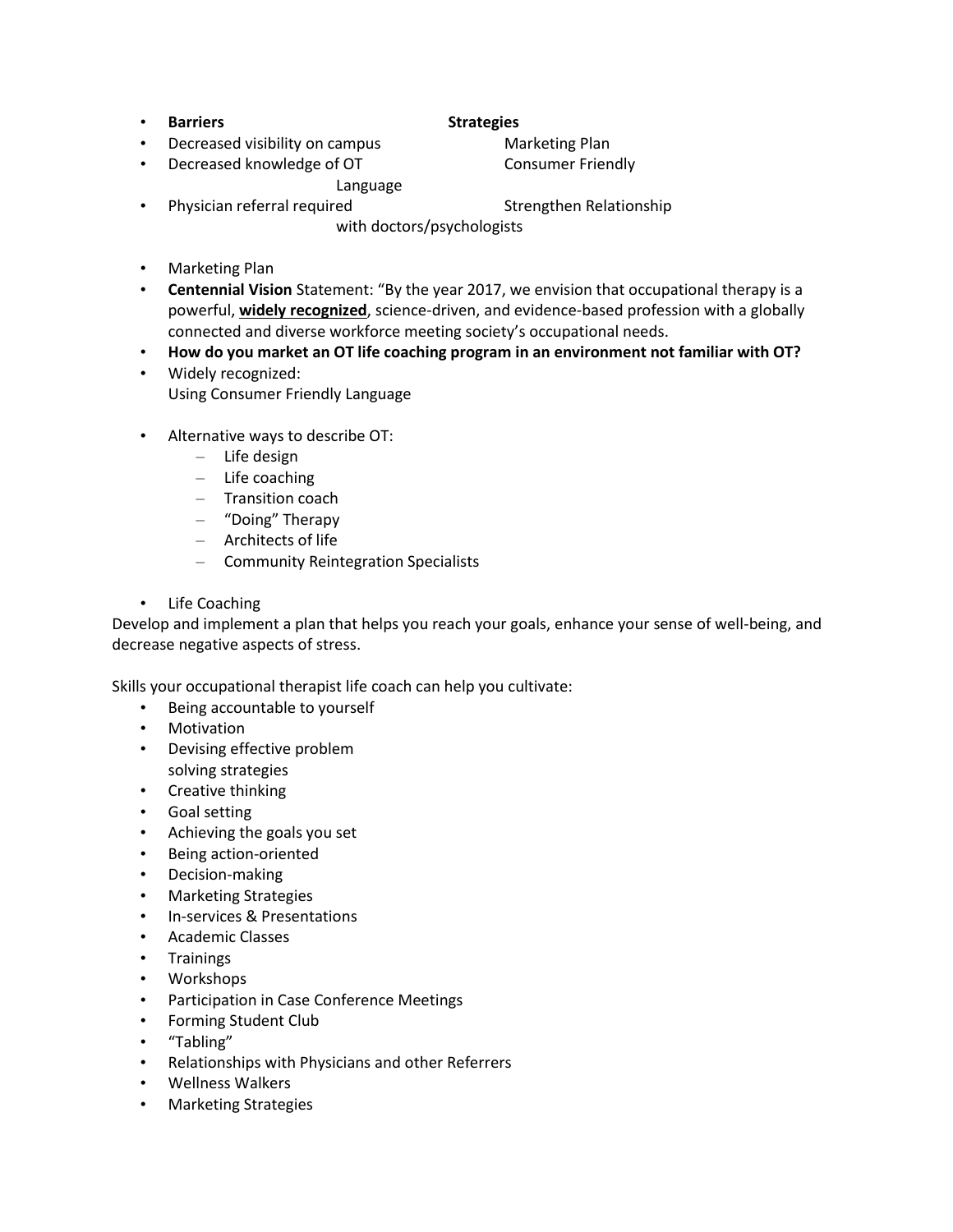- Fliers/ Brochures
- Email/ E-newsletters
- Website/ facebook
- You tube videos
- Project Lifestyle: Trojans for Healthy Living
- Facebook Page
- •

**Life Coaching for Students**

**Successfully Transition to College Life!** *Our life designers help students:*

- **Improve time management**
- **Increase organizational skills**
- **Manage Stress**
- **Create a balanced lifestyle**

 **USC Occupational Therapy Faculty Practice & Center for Academic Support www.usc.edu/otfp (Lifestyle Redesign® for the College Student) Phone: 323.442.3340 kmcnulty@usc.edu Contact: Karen McNulty, OTR/L**

- Your Market
- Who?
	- What is the population you are trying to reach?
- Where?
	- Where are these clients?
- What?
	- What are the lifestyle concerns that they have?
	- What do they want out of life coaching?
- Case Study
- Client: Peter

undergraduate transfer student from Hungary

- Presenting concerns:
	- Time management tardiness and procrastination
	- Stress Management
	- Decreased social involvement
	- Poor study skills
- Case Study
- OT treatment approach
	- Breaking down tasks, planning
	- Learning new stress management/ relaxation techniques
	- Identifying learning styles, optimizing study environment
	- Exploring new occupations in LA
	- Dating coaching
	- Case Study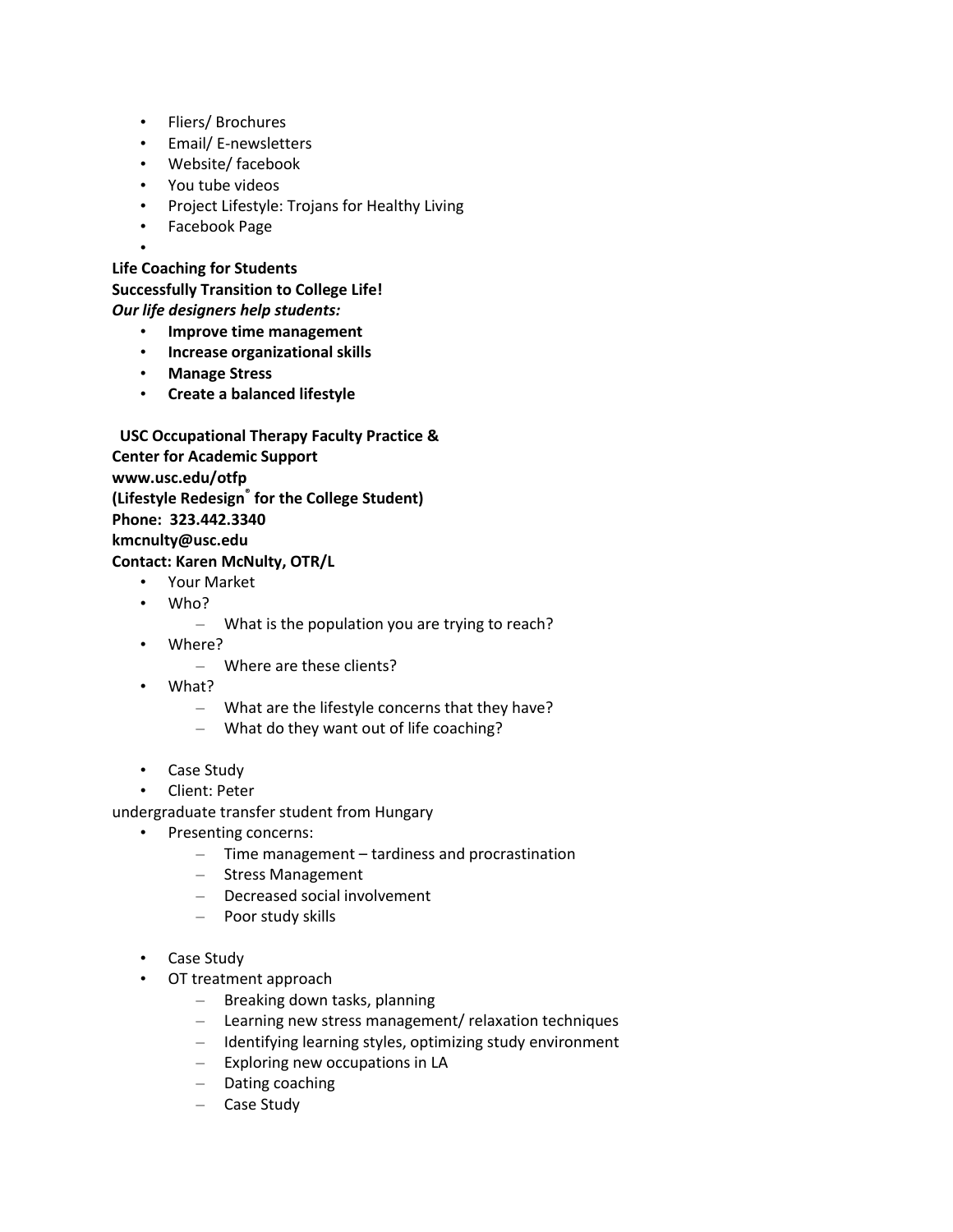- Outcomes:
	- Improved time management
	- Increased engagement in new occupations leading to increased social networks
	- Improved self esteem
- Coaching: Weight Management

Client: Diana

58 yr old female with Dx of obesity, diabetes

- Presenting Concerns:
	- Diabetes/Blood sugar escalating
	- Gaining weight from increased insulin
	- Fatigue
	- Increased stress at work
	- Excessive caffeine consumption:
	- 6-8 sodas per day
		- Coaching: Weight Management

### OT Treatment Approach:

- Prioritizing her own well-being
- Planning for healthy eating
- Consistent physical activity
- Self-esteem
- Happiness in daily routines and activities
- Managing stress and relaxation techniques
- Finding "healthy pleasures" to substitute for caloric rewards
- Time Management especially while at work
- Coaching: Weight Management

### Outcomes:

- Went completely off insulin after 25 weeks of Tx
- Stopped weight gain: Lost 2 lbs overall and 5 of fat mass
- Exercises 5/7 days/ week
- "I feel great! I have so much more energy now"
- Reduced caffeine consumption by 75%
- Happier at work
- Reports improved stress management

– Group coaching for individuals living with multiple sclerosis

- International Journal of MS Care article− Group Coaching: Expanding Possibilities for Individuals with Multiple Sclerosis
- Sponsored by the MN Chapter of the National MS Society
- Coaching: Learning Journey's International Center of Coaching and St. Catherine University OSOT department
- Curriculum: Just for Me (JFM) Wellness
- Participants: female, 35-60 y/o, living independently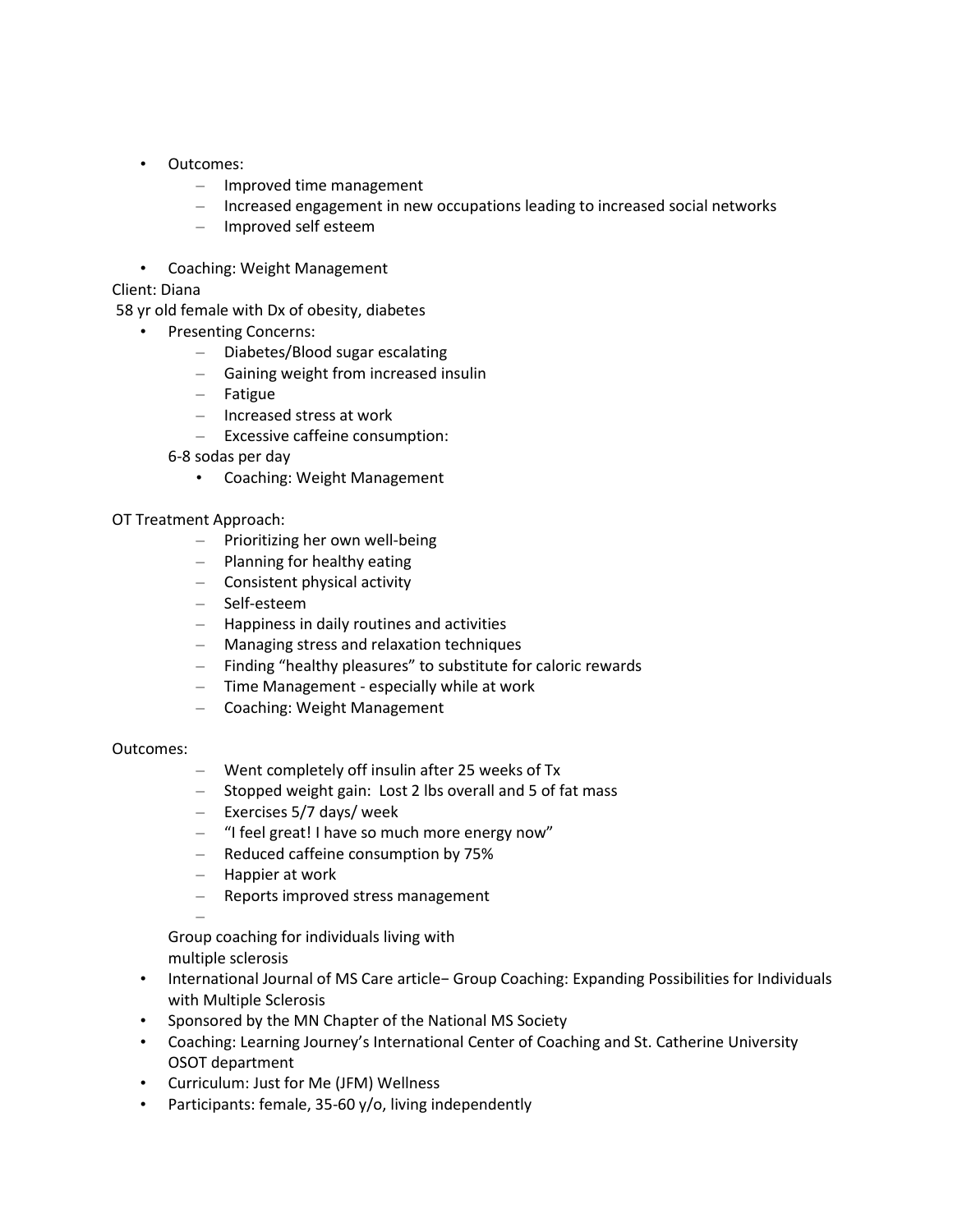Group coaching for individuals living with multiple sclerosis

### **Outcomes**

- Themes:
	- Participants believed that the coaching tools learned would help them decrease stress and increase life balance in the future
	- Participants felt they had enhanced awareness and perspective about their lives; able to see possibilities, and clarify what really matters.
	- Participants valued the importance of setting and having goals
	- Individuals reported increased or improved:
	- family relationships
	- motivation
	- ambition
	- self esteem
	- attitude
	- time management and organization
	- ability to see opportunities

Group coaching for individuals living with multiple sclerosis

• Accomplishments:

–

- Scheduling a vacation
- Making diet changes
- Coming to the class alone
- Joining a support group
- Networking and relationships
- Future considerations
	- Program length
	- Clarity of materials to address cognitive issues
	- Allow adequate discussion time
	- Be flexible
	- Community partnerships are important
	- Consider accessibility

The Soul of Resilience: Strengthening students' ability to deal with stress through life coaching

- Funding: American College Health Foundation grant
- Coaching: Learning Journey's International Center of Coaching and St. Catherine University OSOT department
- Collaborative approach:
	- Health and Wellness Center
	- Exercise Science
	- OSOT
	- Campus Ministry
	- Counseling Center
	- Residential Life
	- Curriculum: JFM Wellness

The Soul of Resilience: Strengthening students' ability to deal with stress through life coaching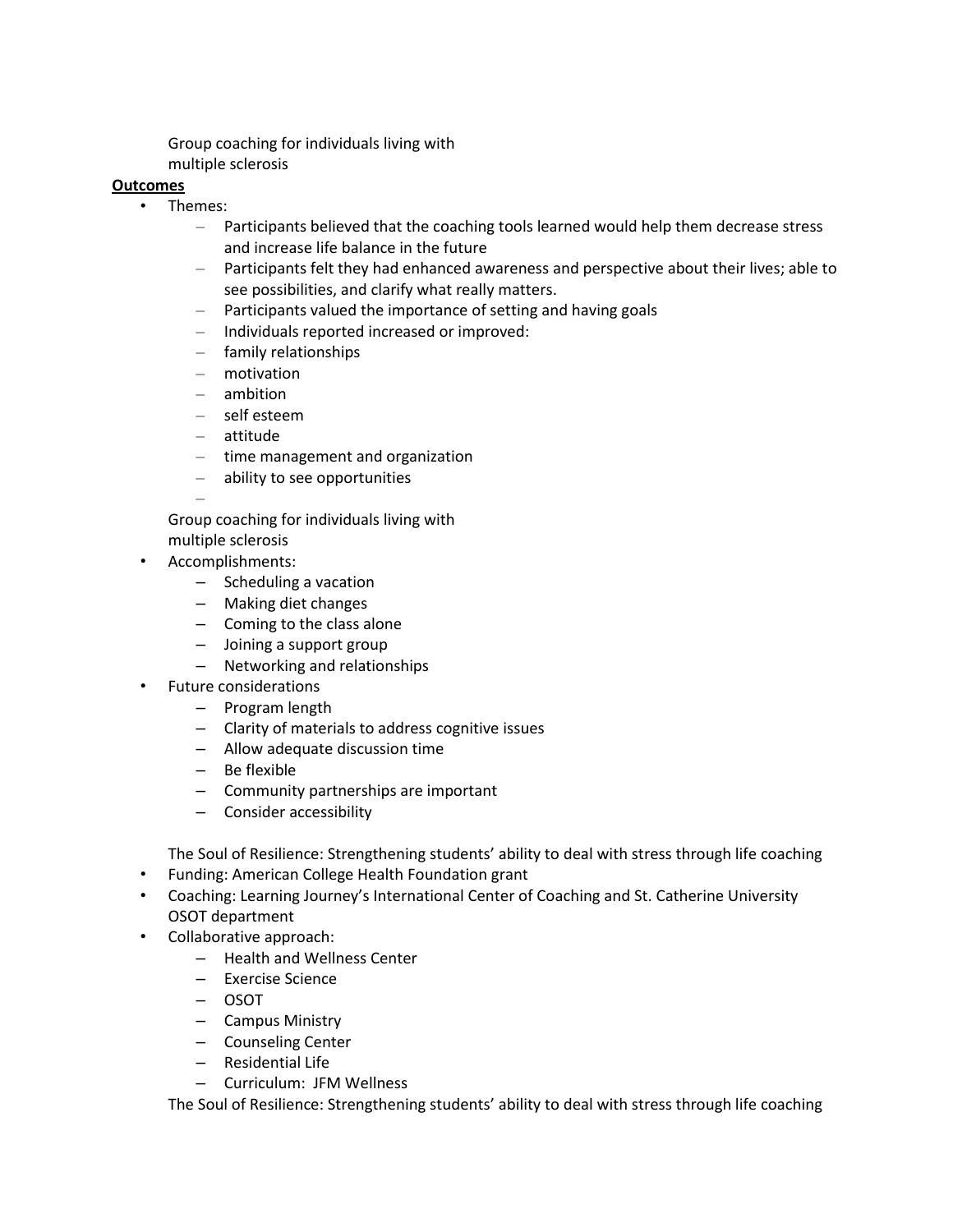- Participants:
	- female, living on campus, various academic levels
	- Outcomes: PSS, HPLP II, JFM
	- 4/5 students indicated decreased stress, increased health promoting behaviors, and increased wellness satisfaction scores
	- I haven't blushed once this semester; I am more comfortable with myself
	- I am more thoughtful; I believe I can do this; I just need to take things step by step
	- I feel lighter-more free
- Questions? Comments?
- Amy Heinz; [alheinz@stkate.edu](mailto:alheinz@stkate.edu)
- Jennie Antolak; [jgodlak@earthlink.net](mailto:jgodlak@earthlink.net)
- Camille Dieterle[; dieterle@usc.edu](mailto:dieterle@usc.edu)
- Karen McNulty; [kmcnulty@usc.edu](mailto:kmcnulty@usc.edu)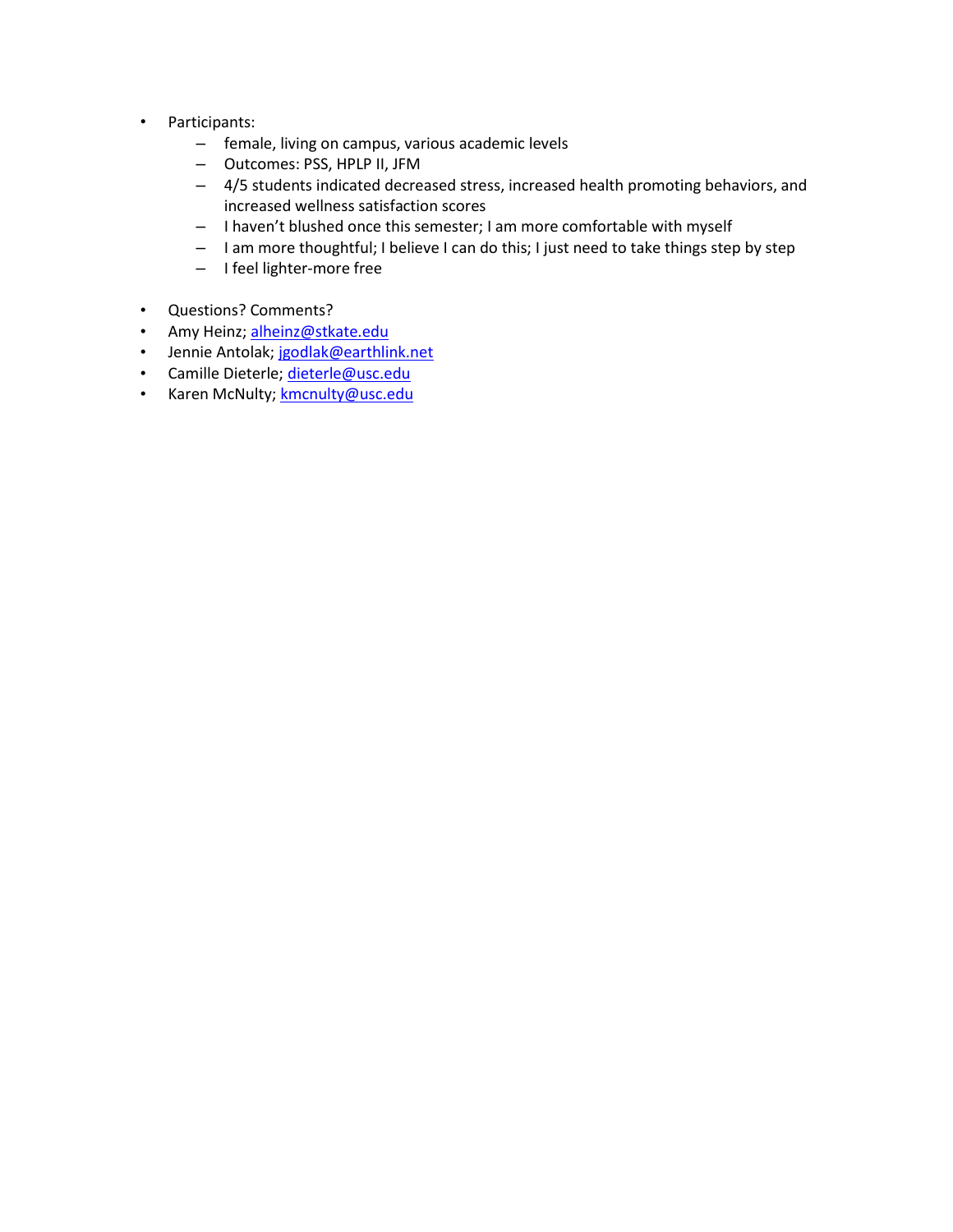### **Life Coaching: Possibilities for Occupational Therapy Practice AOTA 2010 Orlando, FL**

Amy Heinz, MA, OTR/L, CLCP Camille Deiterle, OTD, OTR/L Karen McNulty, OTD, OTR/L Wendy Pentland, OT (Reg) Med, CPC, PhD. Jennie Antolak, MA, MCLC

### **Recommended Readings/Resources:**

- Ellis, D. (2006). Life coaching: A manual for helping professionals. Carmarthen, Wales: Crown House Publishing Ltd. Reviewed by Lynne Hornyak, Ph.D., Washington, DC.
- Grant, A. (2009). Workplace, Executive, and Life Coaching: An Annotated Bibliography from the Behavioural Science and Business Literature, [http://www.coachfederation.org/includes/docs/110-Coaching-Biographies-\(GRANT\).pdf.](http://www.coachfederation.org/includes/docs/110-Coaching-Biographies-(GRANT).pdf)
- Heinz, A. & Pentland, W. (2009). Professional Coaching for Life Balance, In K. Matuska & C. Christiansen, (Eds.). *Life Balance: Multidisciplinary theories and models.* Thorofare: Slack, Inc and Bethesda: AOTA Press.
- Stober, D. & Grant, A. (2006). Evidence-based Coaching Handbook: Putting best Practices to Work for Your Clients. John Wiley & Sons.
- Whitworth, L.; Kimsey-House,K.; Kimsey-House, H.; & Sandahl, P. (2007) Co-active coaching: New skills for coaching people toward success in work and life  $(2^{nd}$  ed). Davies Black Publishing: Mountain View, California.

### OT Specific:

- Brachtesende, A. (2005, May 23). Life goals don't have to end with injuries. *OT Practice*, 10(9), 7-8.
- Breines, E. B. (2005, August 8). OT can help people make life choices. *Advance*, 21(16), 12.
- Klippel, L. (2006, March). A Horse of a Different Color: Mental Health Occupational Therapy and Coaching. *Mental Health Special Interest Section Quarterly*, 29, 1.
- LaGrossa, Jessica. (2009, November 23) Coming to Life: Life coaching as an emerging OT practice area. *Advance*, 25(24), 10-19.